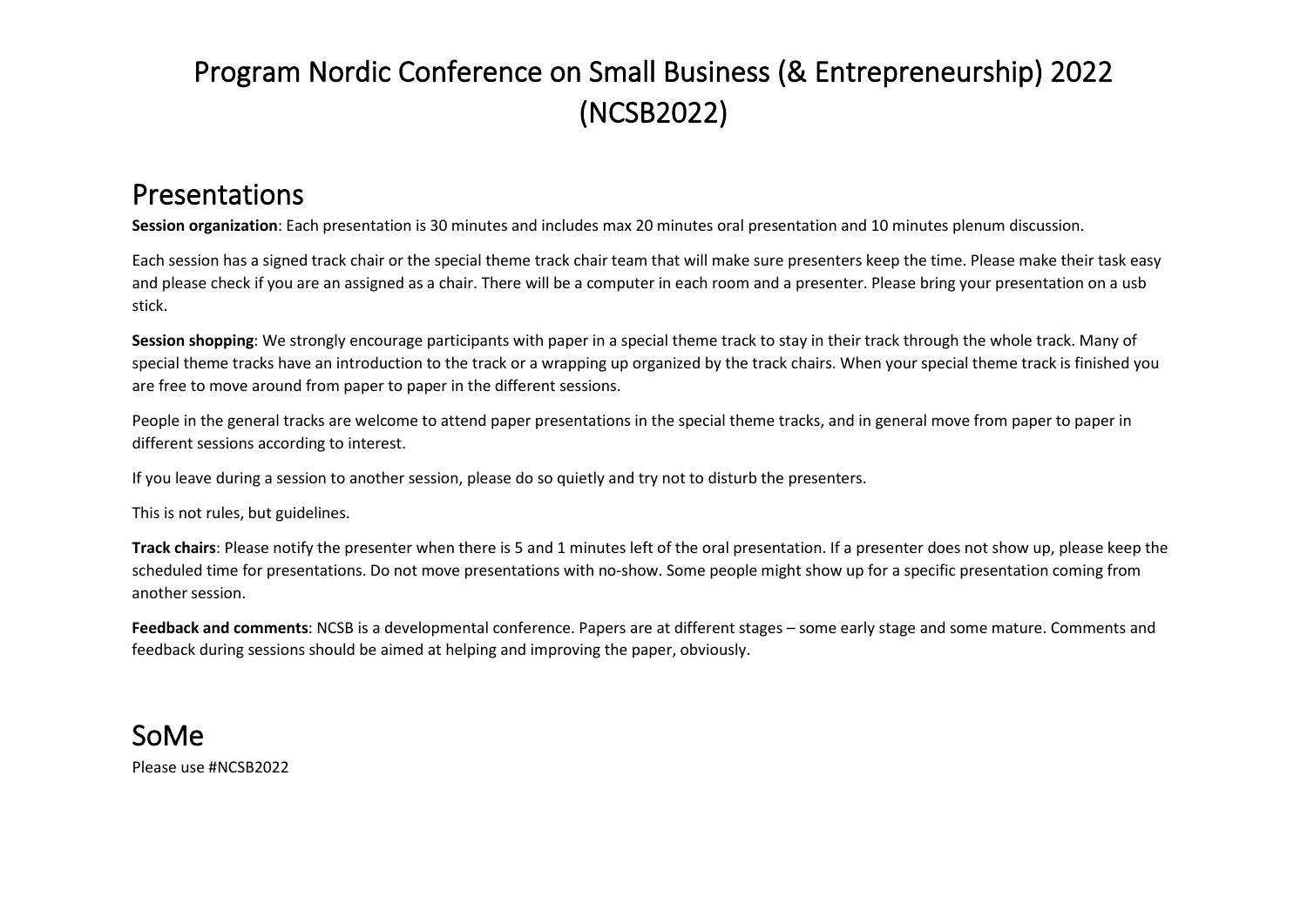| <b>Wednesday, May 18</b>                                            |
|---------------------------------------------------------------------|
| Full day - Doctoral consortium (Room 61.01)                         |
| City- and campus tour - with Suna Løwe Nielsen & Martin Senderovitz |
| 15.30-17.00                                                         |
| Meet at the main entrance (no signup)                               |
| Registration (Atriet)                                               |
| 16.00-19.00                                                         |
| Welcome receptions - Standing dinner and drinks (Atriet)            |
| 17.00-19.00                                                         |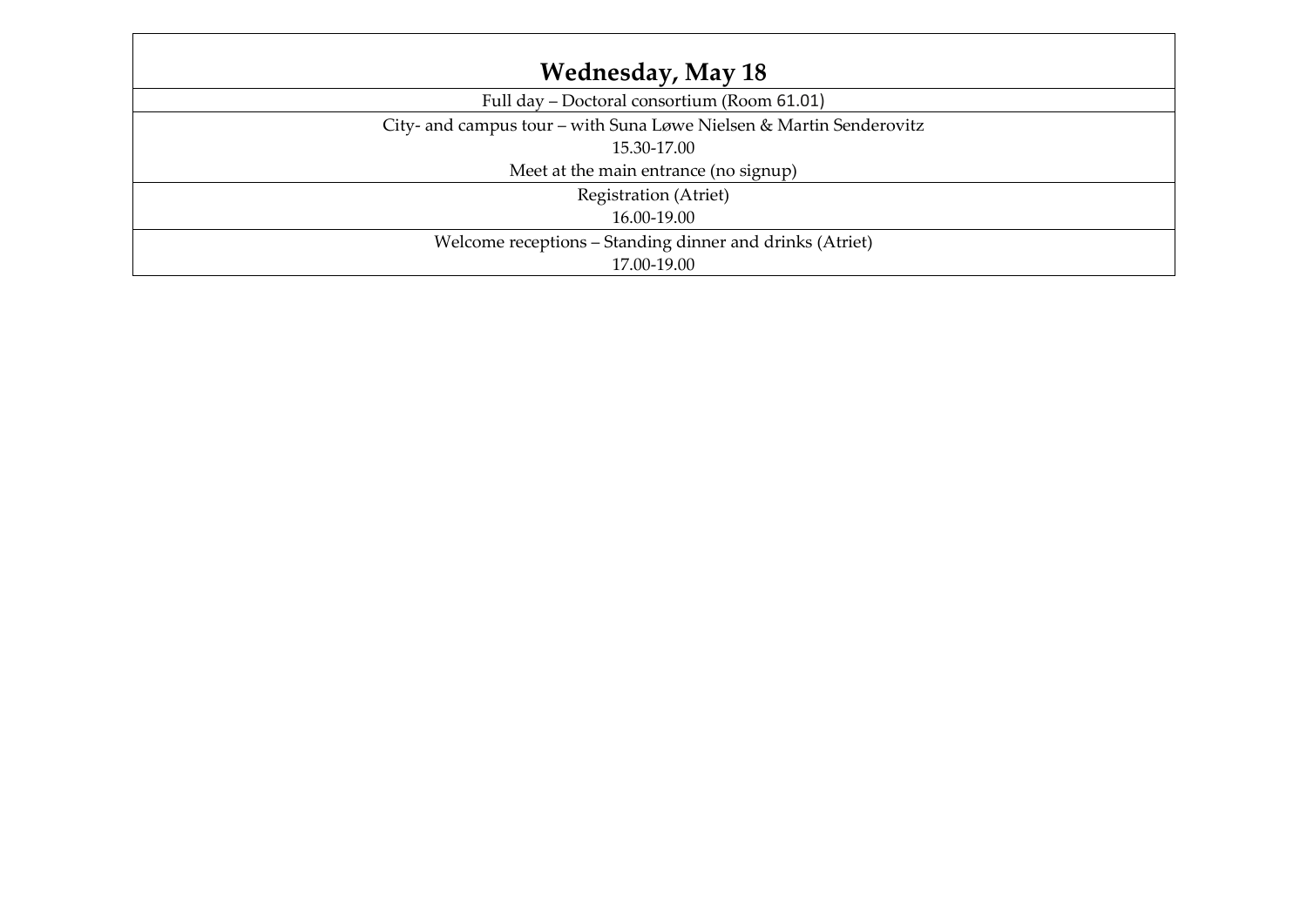|                        |                                                                                                                                                                                                                                                                                  |                                                                                                                                                                                                                                                | Thursday, May 19                                                                                                                                                                                                                                                                                  |                                                                                                                                                                                                                                                                                                    |                                                                                                                                                                                                                                                                             |                                                                                                                                                                                                                                                                           |  |  |
|------------------------|----------------------------------------------------------------------------------------------------------------------------------------------------------------------------------------------------------------------------------------------------------------------------------|------------------------------------------------------------------------------------------------------------------------------------------------------------------------------------------------------------------------------------------------|---------------------------------------------------------------------------------------------------------------------------------------------------------------------------------------------------------------------------------------------------------------------------------------------------|----------------------------------------------------------------------------------------------------------------------------------------------------------------------------------------------------------------------------------------------------------------------------------------------------|-----------------------------------------------------------------------------------------------------------------------------------------------------------------------------------------------------------------------------------------------------------------------------|---------------------------------------------------------------------------------------------------------------------------------------------------------------------------------------------------------------------------------------------------------------------------|--|--|
| Registration (Atriet)  |                                                                                                                                                                                                                                                                                  |                                                                                                                                                                                                                                                |                                                                                                                                                                                                                                                                                                   |                                                                                                                                                                                                                                                                                                    |                                                                                                                                                                                                                                                                             |                                                                                                                                                                                                                                                                           |  |  |
| 8.00-8.30              |                                                                                                                                                                                                                                                                                  |                                                                                                                                                                                                                                                |                                                                                                                                                                                                                                                                                                   |                                                                                                                                                                                                                                                                                                    |                                                                                                                                                                                                                                                                             |                                                                                                                                                                                                                                                                           |  |  |
|                        |                                                                                                                                                                                                                                                                                  |                                                                                                                                                                                                                                                | Welcome: Kim Klyver (Room 11.57)                                                                                                                                                                                                                                                                  |                                                                                                                                                                                                                                                                                                    |                                                                                                                                                                                                                                                                             |                                                                                                                                                                                                                                                                           |  |  |
|                        |                                                                                                                                                                                                                                                                                  |                                                                                                                                                                                                                                                | 8.30-9.00                                                                                                                                                                                                                                                                                         |                                                                                                                                                                                                                                                                                                    |                                                                                                                                                                                                                                                                             |                                                                                                                                                                                                                                                                           |  |  |
|                        |                                                                                                                                                                                                                                                                                  |                                                                                                                                                                                                                                                | Keynote: Jacob Friis Sherton (Room 11.57)                                                                                                                                                                                                                                                         |                                                                                                                                                                                                                                                                                                    |                                                                                                                                                                                                                                                                             |                                                                                                                                                                                                                                                                           |  |  |
|                        |                                                                                                                                                                                                                                                                                  |                                                                                                                                                                                                                                                | 9.00-9.45                                                                                                                                                                                                                                                                                         |                                                                                                                                                                                                                                                                                                    |                                                                                                                                                                                                                                                                             |                                                                                                                                                                                                                                                                           |  |  |
|                        |                                                                                                                                                                                                                                                                                  |                                                                                                                                                                                                                                                | <b>Break</b>                                                                                                                                                                                                                                                                                      |                                                                                                                                                                                                                                                                                                    |                                                                                                                                                                                                                                                                             |                                                                                                                                                                                                                                                                           |  |  |
|                        |                                                                                                                                                                                                                                                                                  |                                                                                                                                                                                                                                                | 9.45-10.00                                                                                                                                                                                                                                                                                        |                                                                                                                                                                                                                                                                                                    |                                                                                                                                                                                                                                                                             |                                                                                                                                                                                                                                                                           |  |  |
|                        | Room 31.09                                                                                                                                                                                                                                                                       | Room 31.39                                                                                                                                                                                                                                     | Room 31.40                                                                                                                                                                                                                                                                                        | Room 31.41                                                                                                                                                                                                                                                                                         | Room 31.42                                                                                                                                                                                                                                                                  | 31.43                                                                                                                                                                                                                                                                     |  |  |
| Session 1: 10.00-11.30 | <b>Education Track</b>                                                                                                                                                                                                                                                           | Design track                                                                                                                                                                                                                                   | <b>Embeddedness Track</b>                                                                                                                                                                                                                                                                         | <b>Public Private</b><br><b>Innovation track</b>                                                                                                                                                                                                                                                   | <b>Rural Track</b>                                                                                                                                                                                                                                                          | Women track                                                                                                                                                                                                                                                               |  |  |
|                        | track chairs<br>"Financial Curricula<br>and the Hidden<br>Causes of Financial<br>Crises: Revamping<br>University Teaching of<br>Market Finance" by<br>Isaak, Bouchet & Isaak<br>"Tweaking outcome<br>and content in<br>entrepreneurial<br>learning settings - the<br>case of the | track and Journal of<br><b>Business Venturing</b><br>Design" by track<br>chairs<br>"Mapping Design-<br>driven<br>Entrepreneurship"<br>by Telalbasic<br>"Design Sprints vs.<br>Design Thinking-<br>a conceptual,<br>comparative<br>analysis" by | intrapreneuring as dual<br>processes in a hybrid<br>organization - the role<br>of different logics" by<br>Wigren-Kristoferson,<br>Hellerstedt $\&$<br>Thomasson<br>"Work Organization<br>and Entrepreneurship"<br>by Holm, Nielsen &<br>Timmermans<br>"Facebook Sampling,<br>Gamification and the | "The Emergence of<br>Platforms and<br>Ecosystems for Patient-<br>Centric<br>The Emergence of<br>Platforms and<br>Ecosystems for Patient-<br>Centric Healthcare" by<br>Adarkwah, Olsen,<br>Hoholm & Berranger<br>"Policy on a mission?<br>Policy on a mission?<br>Demand-driven<br>innovation as an | "Tiny splashes in still<br>waters? Exploring<br>the limited effects of<br>rural<br>entrepreneurship on<br>regional inequalities"<br>by Korsgaard,<br>Gaddefors &<br>Ferguson<br>"Who's in charge?<br>Human and<br>nonhuman agency in<br>entrepreneurship<br>and context" by | navigating<br>intersectional<br>challenges in the<br>context of poverty"<br>by Hashim & Roos<br>"Variations in<br>gendered<br>understandings of a<br>'good investment<br>case' - the role of<br>investors' lived<br>experiences" by<br>Lindvert, Alsos &<br>Breivik-Meyer |  |  |
|                        | 'Scandinavian Growth<br>Creators'-project" by<br>Nielsen, Bilenberg,<br>Nørgaard, l<br>Thomassen &<br>Ramsgaard                                                                                                                                                                  | Ansberg                                                                                                                                                                                                                                        | Challenge of<br>Representativeness --<br>Towards a<br>Methodology for<br>Surveying Hidden<br>Populations" by Fink,<br>Maresch, Akele-Abebe,<br>Gartner, Landström &<br>Breitenecker                                                                                                               | enabler of health care<br>co-production" by<br>Torvinen, Mainela,<br>Alalääkkölä, Hyrkäs &<br>Pikkarainen<br>"Public-private<br>interactions in emerging<br>sectors: a review and<br>research agenda" by                                                                                           | Melin & Gaddefors                                                                                                                                                                                                                                                           | "How female<br>founders as role<br>models influence<br>nascent female<br>entrepreneurs" by<br>Skov                                                                                                                                                                        |  |  |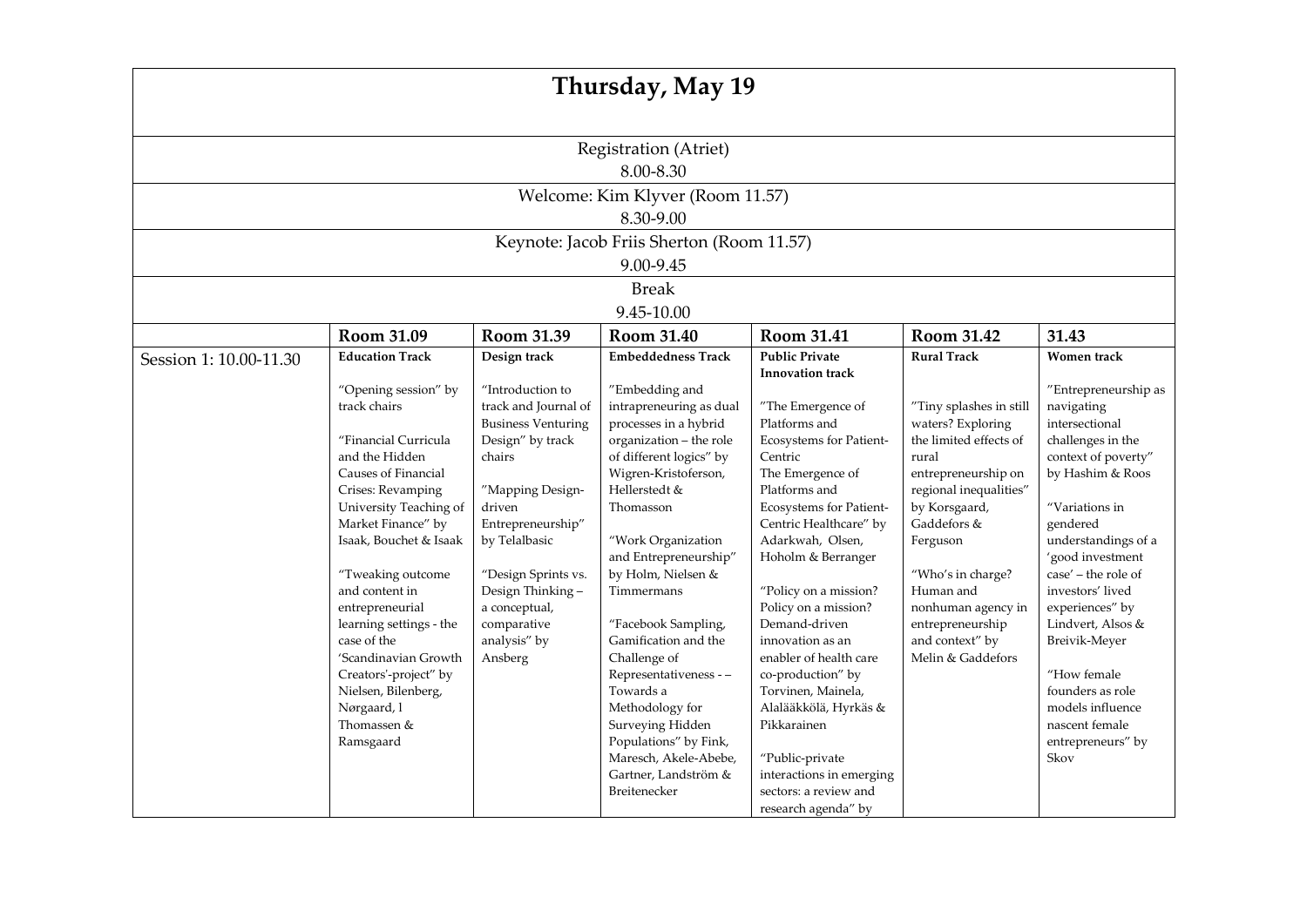|                        |                                          |                                             |                           | Stein da Silva, Evers &                     |                                       |                       |
|------------------------|------------------------------------------|---------------------------------------------|---------------------------|---------------------------------------------|---------------------------------------|-----------------------|
|                        |                                          |                                             |                           | Koivumäki                                   |                                       |                       |
| Lunch: 11.30-12.30     |                                          |                                             | 1145-1215                 |                                             |                                       |                       |
|                        |                                          |                                             | <b>NCSB Committee</b>     |                                             |                                       |                       |
|                        |                                          |                                             | meeting                   |                                             |                                       |                       |
| Session 2: 12.30-14.00 | <b>Education</b> track                   | Design Track                                | <b>Embeddedness track</b> | <b>Public Private</b>                       | Rural track                           | Women track           |
|                        |                                          |                                             |                           | <b>Innovation track</b>                     |                                       |                       |
|                        | "Towards                                 | "Adapting Design                            | "Creative-artistic        |                                             | "The force of Social                  | "Challenging the      |
|                        | Participatory                            | Sprints to a diverse                        | entrepreneurship in       | " Buying the unknown:                       | Media-                                | Analytical Toolkit of |
|                        | Entrepreneurship in                      | SME context" by                             | non-urban places          | The fuzzy front end of                      | Consequences for                      | Women's               |
|                        | Research and                             | Ansberg                                     | explained through a       | public procurement of                       | Rural Entrepreneurs"                  | Entrepreneurship: A   |
|                        | Education" by Heape,                     |                                             | resource-exchange and     | innovations" by                             | by Jonsson                            | Modification of the   |
|                        | Larsen, Fellegi & Buur                   | "What's sociology                           | network embeddedness      | Abrahamsen, Clarke &                        |                                       | '5M' Framework" by    |
|                        |                                          | got to do with it?                          | logic" by Leick;          | Evald                                       | "Bibliometric                         | Schaper               |
|                        | "The impact of an                        | An                                          | Gretzinger & Roddvik      |                                             | Analysis of Rural                     |                       |
|                        | international tech                       | interdisciplinary                           |                           | "Triggering innovation                      | Entrepreneurship: A                   | "Wrapping up" by      |
|                        |                                          | outlook on                                  | "Wrapping up" by track    | through interfaces:                         | Sustainable Oriented                  | track chair           |
|                        | entrepreneurship<br>education program on |                                             | chairs"                   |                                             |                                       |                       |
|                        | entrepreneurial                          | knowledge-<br>intensive                     |                           | Leveraging resources<br>between small firms | Research Path" by<br>Gonzalez-Masip & |                       |
|                        | intention" by Valek,                     | innovative                                  |                           |                                             | Marcos                                |                       |
|                        | Sansone, Andera &                        |                                             |                           | and public                                  |                                       |                       |
|                        | Paolucci                                 | entrepreneurship in<br>creative industries" |                           | organizations" by                           |                                       |                       |
|                        |                                          |                                             |                           | Evald, Ulkuniemi,                           | "The dynamics of                      |                       |
|                        |                                          | by Gustafsson &<br>Strandvad                |                           | Mainela & Clarke                            | rural entrepreneurial                 |                       |
|                        | "How sustainable are                     |                                             |                           |                                             | ecosystems -                          |                       |
|                        | future entrepreneurs?                    |                                             |                           | "On the regional and                        | Energizing potential                  |                       |
|                        | The tension between                      | "Co-evolvement of                           |                           | relational nature of                        | growth in nature                      |                       |
|                        | economic benefits and                    | start-up maturation                         |                           | public procurement:                         | based micro-firms                     |                       |
|                        | societal and                             | and design thinking                         |                           | On the regional and                         | potential growth in                   |                       |
|                        | environmental value                      | in a longitudinal                           |                           | relational nature of                        | nature based micro-                   |                       |
|                        | creation" by                             | study of healthcare                         |                           | public procurement:                         | firms" by Grande,                     |                       |
|                        | Senderovitz & Jepsen                     | innovation" by                              |                           | Discursively producing                      | Carlsson, Sörensson                   |                       |
|                        |                                          | Søndergaard &                               |                           | a place-embedded                            | & Dalborg                             |                       |
|                        |                                          | Biskjær                                     |                           | public-private                              |                                       |                       |
|                        |                                          |                                             |                           | partnership" by Laari-                      |                                       |                       |
|                        |                                          |                                             |                           | Salmela, Mainela &                          |                                       |                       |
|                        |                                          |                                             |                           | Ulkuniemi                                   |                                       |                       |
| Break: 14.00-14.15     |                                          |                                             |                           |                                             |                                       |                       |
| Session 3: 14.15-15.45 | <b>Education track</b>                   | Paper                                       | General: Uni-             | <b>Public Private</b>                       | Rural track                           |                       |
|                        |                                          | Development                                 | entrepreneurship          | <b>Innovation Track</b>                     |                                       |                       |
|                        | "Narrating casework                      | <b>Track</b>                                | (Chair Maresch)           |                                             | "Robust businesses                    |                       |
|                        | in entrepreneurship                      | (Astrid Heidemann                           |                           | "Innovating Together                        | in time of crisis - The               |                       |
|                        | education" by                            | Lassen)                                     | "Researchers stuck in     | for Change: Bringing                        | role of resources and                 |                       |
|                        | Ramsgaard                                |                                             | the middle: Surrogate     | the SDGs into Public-                       | capabilities" by                      |                       |
|                        |                                          | " Heroes versus                             | entrepreneurs in          | Private Innovation                          | Grande, Dalborg,                      |                       |
|                        |                                          | helpful wives:                              | academic spinoffs - A     | Partnerships" by                            | Friedrichs, Håpnes,                   |                       |
|                        | "Entrepreneurship                        | Representations of                          | needed but unwanted       | Perriton, Ingstrup,                         | Sabel & Løvsletten                    |                       |
|                        | Competency                               | women                                       | addition?" by             | Evald & Korsgaard                           | Troset                                |                       |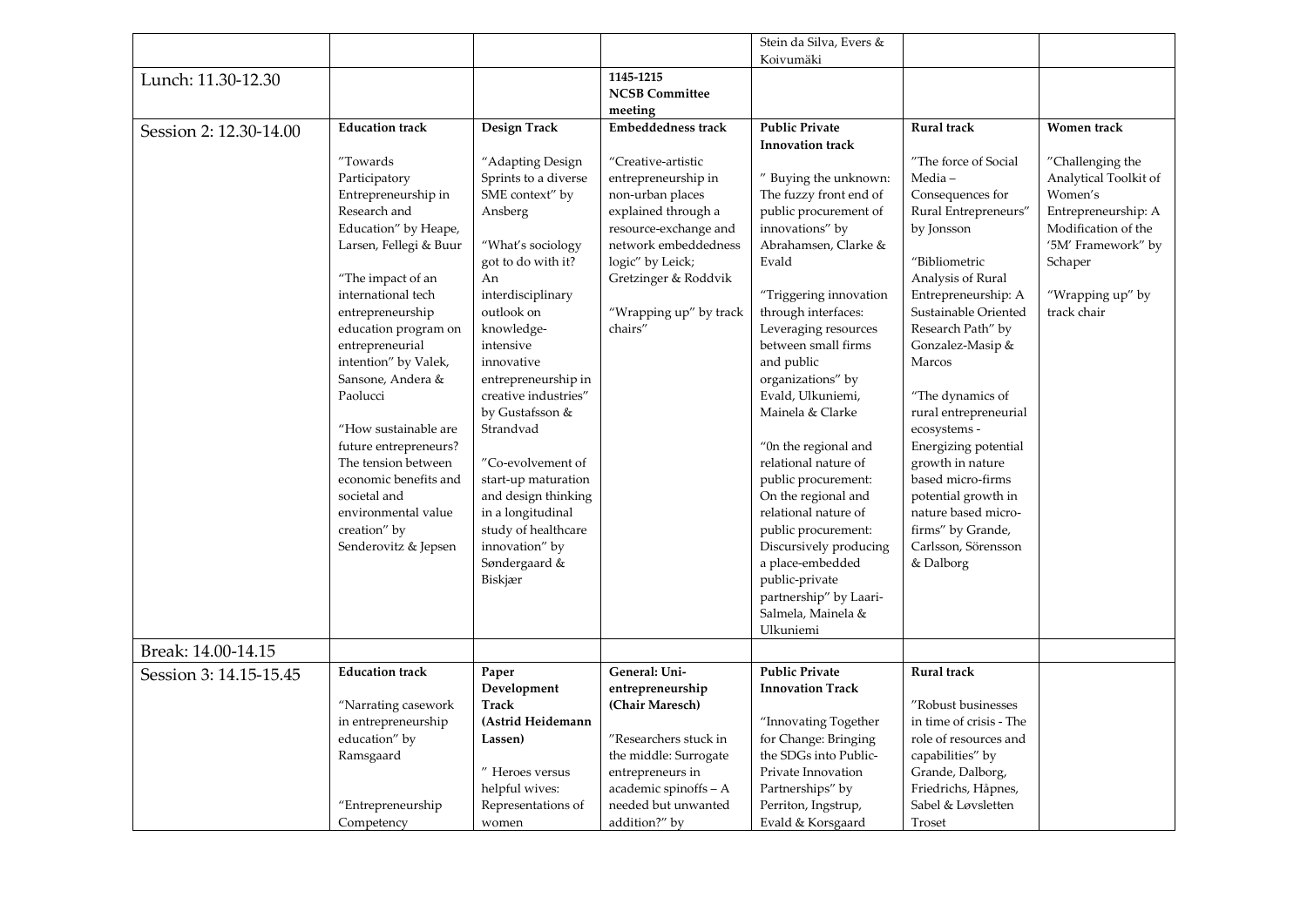|                                            | Development: In<br>Search of Common<br>Ground" by Schenkel,<br>D'Souza, Hornsby &<br>White<br>"Teaching<br>Entrepreneurship as<br>Design" by Berglund                                                                                                | entrepreneurs in<br>poverty context" by<br>Ginting-Carlström<br>"The reproduction<br>of stereotypes<br>through theory -<br>the discourse of<br>effectuation" by | Nikiforou, Alkærsig,<br>Voudouris & Broeng<br>"Enacting Positive<br>Social Change through<br><b>Business School</b><br>Teaching:<br>The Challenge of<br><b>Sustaining Social</b>                                                   |  | "Wrapping up" by<br>track chairs |  |
|--------------------------------------------|------------------------------------------------------------------------------------------------------------------------------------------------------------------------------------------------------------------------------------------------------|-----------------------------------------------------------------------------------------------------------------------------------------------------------------|------------------------------------------------------------------------------------------------------------------------------------------------------------------------------------------------------------------------------------|--|----------------------------------|--|
|                                            |                                                                                                                                                                                                                                                      | Meyer<br>"Typology of well-<br>being in<br>ecosystems:<br>Capturing the<br>heterogenous<br>strengths of<br>dissimilar<br>ecosystems" by<br>Stroila, Steffens,   | Innovation" by Coletti,<br>Fink & Maresch<br>"What financial risks do<br>SMEs and service<br>providers face in the<br>service offering?<br>Multiple<br>Case Study of Finnish<br>Process Industry<br>Companies" by Naeem<br>& Ghani |  |                                  |  |
| Break: 15.45-16.00                         |                                                                                                                                                                                                                                                      | Plewa                                                                                                                                                           |                                                                                                                                                                                                                                    |  |                                  |  |
| Session 4 16.00-17.00                      | <b>Education track</b><br>"Playing<br>Entrepreneurship and<br>Role models -<br>Developmental<br>Evaluation on<br>Experiential<br>Entrepreneurship<br>Education in the<br>Primary School 6th<br>Grade together with<br>HEI" by Gustafsson-<br>Pesonen |                                                                                                                                                                 |                                                                                                                                                                                                                                    |  |                                  |  |
| Conference dinner 18.00-23.00 - Koldinghus |                                                                                                                                                                                                                                                      |                                                                                                                                                                 |                                                                                                                                                                                                                                    |  |                                  |  |
| Koldinghus 1, 6000 Kolding                 |                                                                                                                                                                                                                                                      |                                                                                                                                                                 |                                                                                                                                                                                                                                    |  |                                  |  |
| 10 minutes' walk from the university       |                                                                                                                                                                                                                                                      |                                                                                                                                                                 |                                                                                                                                                                                                                                    |  |                                  |  |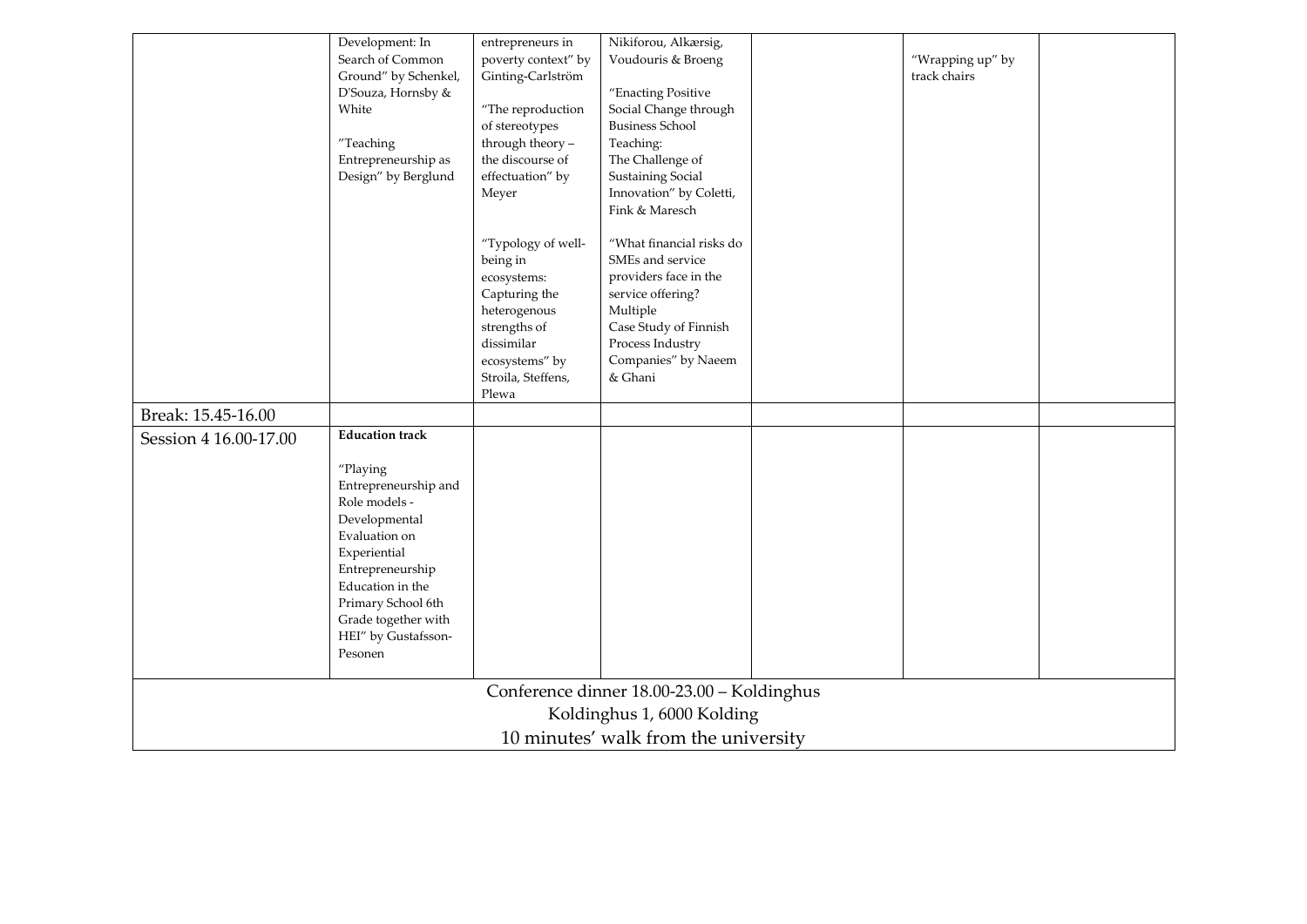| Friday, May 20                          |                                                                                                                                                                                                                                                                   |                                                                                                                                                                                                                                                                                                                                                                                                                                                                      |                                                                                                                                                                                                                                                                                                             |                                                                                                                                                                                                                                                                                                                                         |                                                                                                                                                                                                                                                                                                                                                                                                                                                             |                                                                                                                                                                                                                                                                                                                                                                                                   |  |  |
|-----------------------------------------|-------------------------------------------------------------------------------------------------------------------------------------------------------------------------------------------------------------------------------------------------------------------|----------------------------------------------------------------------------------------------------------------------------------------------------------------------------------------------------------------------------------------------------------------------------------------------------------------------------------------------------------------------------------------------------------------------------------------------------------------------|-------------------------------------------------------------------------------------------------------------------------------------------------------------------------------------------------------------------------------------------------------------------------------------------------------------|-----------------------------------------------------------------------------------------------------------------------------------------------------------------------------------------------------------------------------------------------------------------------------------------------------------------------------------------|-------------------------------------------------------------------------------------------------------------------------------------------------------------------------------------------------------------------------------------------------------------------------------------------------------------------------------------------------------------------------------------------------------------------------------------------------------------|---------------------------------------------------------------------------------------------------------------------------------------------------------------------------------------------------------------------------------------------------------------------------------------------------------------------------------------------------------------------------------------------------|--|--|
| Keynote: Paul Steffens (Room 11.57)     |                                                                                                                                                                                                                                                                   |                                                                                                                                                                                                                                                                                                                                                                                                                                                                      |                                                                                                                                                                                                                                                                                                             |                                                                                                                                                                                                                                                                                                                                         |                                                                                                                                                                                                                                                                                                                                                                                                                                                             |                                                                                                                                                                                                                                                                                                                                                                                                   |  |  |
| 8.45-9.30                               |                                                                                                                                                                                                                                                                   |                                                                                                                                                                                                                                                                                                                                                                                                                                                                      |                                                                                                                                                                                                                                                                                                             |                                                                                                                                                                                                                                                                                                                                         |                                                                                                                                                                                                                                                                                                                                                                                                                                                             |                                                                                                                                                                                                                                                                                                                                                                                                   |  |  |
| Group Photo (Stairs outside Room 11.57) |                                                                                                                                                                                                                                                                   |                                                                                                                                                                                                                                                                                                                                                                                                                                                                      |                                                                                                                                                                                                                                                                                                             |                                                                                                                                                                                                                                                                                                                                         |                                                                                                                                                                                                                                                                                                                                                                                                                                                             |                                                                                                                                                                                                                                                                                                                                                                                                   |  |  |
| 9:30-9:45                               |                                                                                                                                                                                                                                                                   |                                                                                                                                                                                                                                                                                                                                                                                                                                                                      |                                                                                                                                                                                                                                                                                                             |                                                                                                                                                                                                                                                                                                                                         |                                                                                                                                                                                                                                                                                                                                                                                                                                                             |                                                                                                                                                                                                                                                                                                                                                                                                   |  |  |
| <b>Break</b>                            |                                                                                                                                                                                                                                                                   |                                                                                                                                                                                                                                                                                                                                                                                                                                                                      |                                                                                                                                                                                                                                                                                                             |                                                                                                                                                                                                                                                                                                                                         |                                                                                                                                                                                                                                                                                                                                                                                                                                                             |                                                                                                                                                                                                                                                                                                                                                                                                   |  |  |
|                                         |                                                                                                                                                                                                                                                                   |                                                                                                                                                                                                                                                                                                                                                                                                                                                                      | 9.45-10.00                                                                                                                                                                                                                                                                                                  |                                                                                                                                                                                                                                                                                                                                         |                                                                                                                                                                                                                                                                                                                                                                                                                                                             |                                                                                                                                                                                                                                                                                                                                                                                                   |  |  |
|                                         | Room 31.09                                                                                                                                                                                                                                                        | Room 31.39                                                                                                                                                                                                                                                                                                                                                                                                                                                           | Room 31.40                                                                                                                                                                                                                                                                                                  | Room 31.41                                                                                                                                                                                                                                                                                                                              | Room 31.42                                                                                                                                                                                                                                                                                                                                                                                                                                                  | Room 31.43                                                                                                                                                                                                                                                                                                                                                                                        |  |  |
| Session 5: 10.00-<br>11.30(3)           | General:<br>Finance &<br>Acquisition                                                                                                                                                                                                                              | <b>General: Support</b><br>(Chair: Nielsen)                                                                                                                                                                                                                                                                                                                                                                                                                          | <b>General: SMEs</b><br>(Chair: Rasmussen)                                                                                                                                                                                                                                                                  | General: Entrepreneur<br>(Chair: Steffens)                                                                                                                                                                                                                                                                                              | <b>General: Behaviour</b><br>(Chair: Schenkel)                                                                                                                                                                                                                                                                                                                                                                                                              | Sustainability track<br>"Entrepreneurship as                                                                                                                                                                                                                                                                                                                                                      |  |  |
|                                         | (Chair: Isaak)<br>" Mark my Words:<br>Perceived<br>Agreeableness, Trust<br>and Equity<br>Crowdfunding of<br>Technology Ventures"<br>by Isaak, Neuhaus &<br>Bostandzic<br>"Venture Governance:<br><b>Startups Acquiring</b><br>other Startups" by<br>Gan & Erikson | " Entrepreneurial<br>Advice on Social<br>Media as a New Form<br>of Mentoring" by<br>Gaza, Brennecke &<br>Elfring<br>"Linking incongruent<br>perceptions of<br>organizational support<br>for corporate<br>entrepreneurship to<br>the identification of<br>new business ideas in<br>SME" by Kollmann,<br>Stöckmann, Linstaedt<br>& Ortner<br>"Networking<br>orientation turning<br>social support into<br>progress - a dynamic<br>model" Nielsen,<br>Klyver & Stenholm | "Developing dynamic<br>capabilities for<br>business model<br>innovation in family<br>firms: The role of<br>transformational<br>leadership" by<br>Correggi & Di Toma<br>"From dying SME to<br>re-born global gazelle"<br>by Petersen<br>"Digital<br>transformation of the<br>SMEs" by Servais &<br>Rasmussen | "Artistic Darwinians: An<br>Entrepreneurial identity in<br>the creative economy " by<br>Hytti<br>"Celebrity founders and<br>reputation building in<br>new ventures" by Sheri,<br>Achtenhagen & Naldi<br>"Developing and<br>Validating a New Scale for<br>Entrepreneurial<br>Opportunity Attitude" by<br>Alemayehu, Steffens &<br>Gordon | "Between self and<br>circumstances: The role<br>of stability in<br>entrepreneurial<br>perseverance" by Jiang<br>& van Burg<br>"The role of<br>entrepreneurial<br>bricolage in students as<br>a source of<br>entrepreneurial action"<br>by Manzi<br>"Organizing Chaos with<br>Innovative Intent:<br><b>Examining the Duality</b><br>of Closure and Creative<br>Self-efficacy through<br><b>Business Model</b><br>Novelty" by Schenkel,<br>McDowell & Brazeal | a driver for advancing<br>the United Nations<br>Sustainable<br>Development Goals: A<br>study in Fiji" by<br>Clausen, Vang & Dana<br>"Getting the<br>Windmills to Turn:<br>Entrepreneurship and<br>Sustainable Food<br>Markets" by Astner<br>"How institutional<br>context effects<br>sustainability<br>practices? An analysis<br>of Certified Benefit<br>Corporation SMEs" by<br>Boffa & Prencipe |  |  |
| Lunch:<br>11.30.12.30                   |                                                                                                                                                                                                                                                                   |                                                                                                                                                                                                                                                                                                                                                                                                                                                                      |                                                                                                                                                                                                                                                                                                             |                                                                                                                                                                                                                                                                                                                                         |                                                                                                                                                                                                                                                                                                                                                                                                                                                             |                                                                                                                                                                                                                                                                                                                                                                                                   |  |  |
| Session 6: 12.30-<br>14.00(3)           | General: Eco-system<br>(Chair: Korsgaard)                                                                                                                                                                                                                         | <b>General: Family</b><br>(Chair: Wickstrøm)                                                                                                                                                                                                                                                                                                                                                                                                                         | General: SMV/New<br>venture<br>(Chair: Senderovitz)                                                                                                                                                                                                                                                         | General: Entrepreneur<br>(Chair: Stenholm)                                                                                                                                                                                                                                                                                              | <b>General: Crisis</b><br>(Chair: Klyver)                                                                                                                                                                                                                                                                                                                                                                                                                   | Sustainability track<br>"Tensions in the Triple<br>Bottom Line and the                                                                                                                                                                                                                                                                                                                            |  |  |